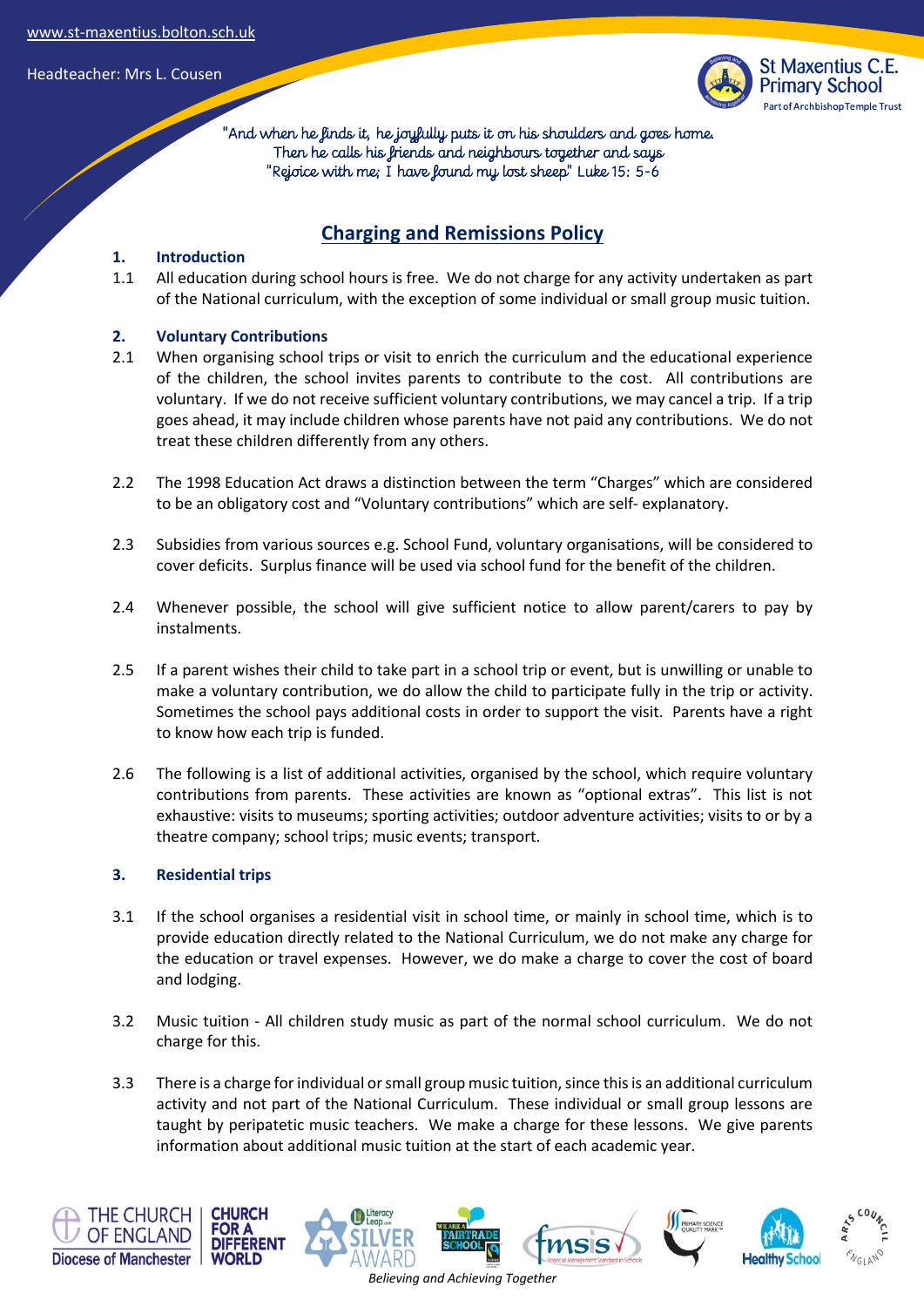Headteacher: Mrs L. Cousen



 "And when he finds it, he joyfully puts it on his shoulders and goes home. Then he calls his friends and neighbours together and says "Rejoice with me; I have found my lost sheep" Luke 15: 5-6

#### **4. Swimming**

4.1 The school organises swimming lessons for all children in Year 6. These taken place in school time and are part of the National Curriculum. We therefore make no charge for this activity. We inform parents when these lessons are to take place and we ask parents for their written permission for their child to take part.

### **5. After School Activities**

5.1 The school offers additional activities after school. We reserve the right to make a small charge for these sessions.

### **6. Damage/Loss to property**

6.1 In cases of wilful or malicious damage to equipment or breakages, or loss of school books on loan to children, the headteacher in consultation with the Chair of Governing Body may decide it right to make a charge. Each incident will be dealt with on its own merit and at their discretion.

### **7. Lettings**

7.1 The school will make its facilities available to outside users at a charge of at least the cost of providing the facilities. The scale of charges is determined annually by the Finance Committee and form part of our separate Out of Hours policy.

## **8. Other charges**

- 8.1 The Headteacher, Finance Committee or Governing Body may levy charges for miscellaneous services up to the cost of providing such services, e.g. photocopying.
- 8.2 School asks for contributions to snacks for pupils.
- 8.3 Parents are charged £5.00 per book for lost library books in order to replenish stocks.
- 8.4 School asks for donations of £5 per person for the completion of passport forms. This money is banked into school fund and used for the pupil's resources.
- 8.5 From time to time, pupils are charged 20p for cake purchases and 50p for pasty sales. Puzzle books are sold to pupils at a cost of 50p. These proceedings are banked into the fund account for pupil resources.





*Believing and Achieving Together*